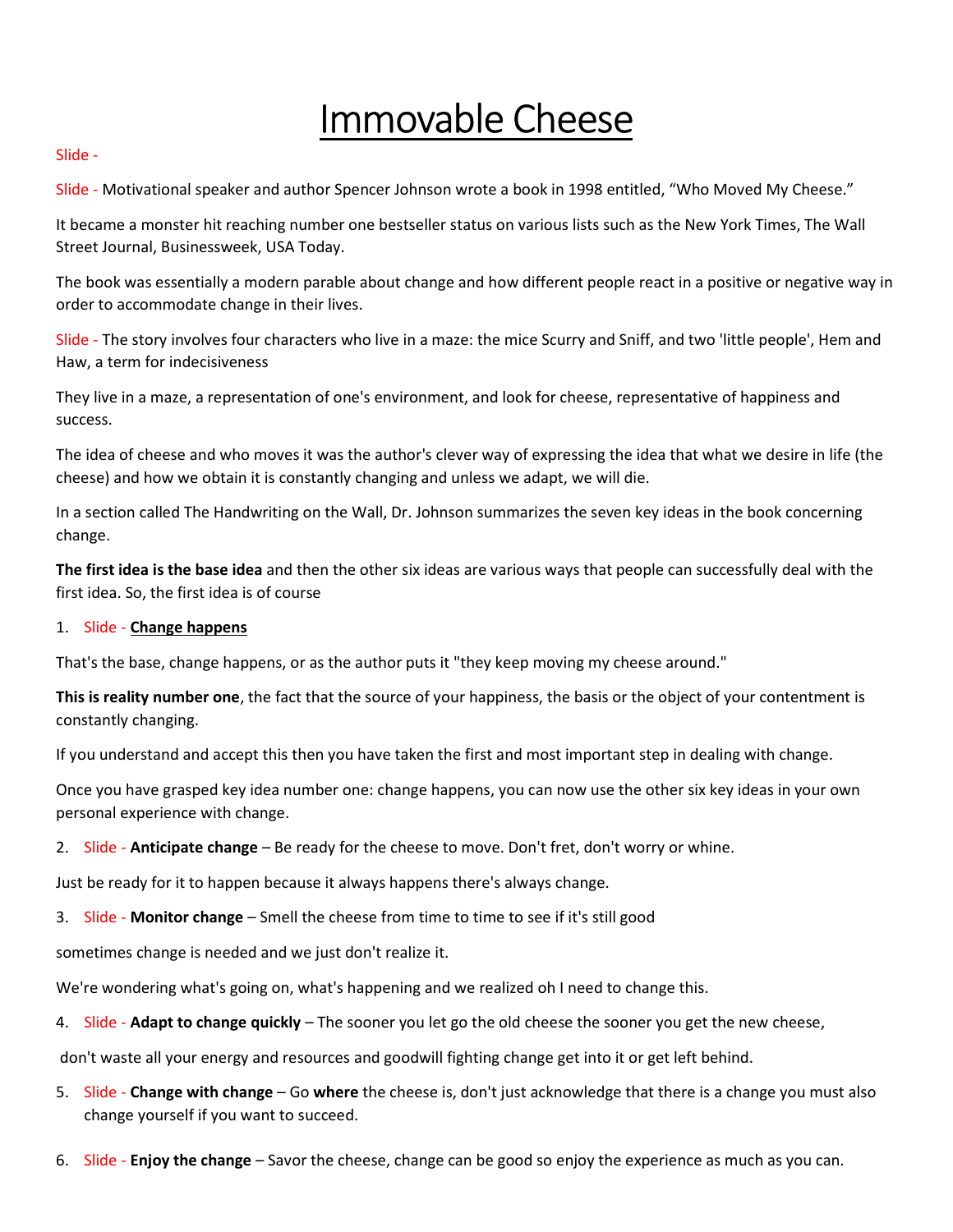# 7. Slide - Repeat change – "Hey they moved the cheese again."

Realize that the change experience is constant in life and you'll have to go through it many times because that's what life is about.

People spend the greatest part of their energy and ability resisting inevitable change that happens in everybody's life

and what the author here was trying to get across was instead of spending all your time and energy resisting change,

in other words, resisting changes is your default position how about considering change from time to time,

cooperating with it and the keys that it gives here.

I remember the hard time I had excepting the change to wearing glasses.

#### Slide - Our life is more than cheese.

If our lives were lived only here on this earth and we had to deal with the ever-shifting reality of this world with only our own wisdom or maybe the wisdom of Dr. Johnson, this little book would be very helpful.

Actually, it is helpful in the sense that it does remind us that in life things do change and we constantly have to adapt in order to deal successfully with this reality.

One very important thing that the book fails to mention however is that not all things change, not everything changes.

As a matter of fact, in this changing world there are several unchanging realities and that's really what I want to focus on today.

## Things That Don't Change

#### Slide - Unchanging Realities

#### 1. God does not change

The Bible says that in the beginning God created the heavens and the earth. Genesis 1:1

The God of creation has always existed even before this changing world existed, He existed.

Not only has God always existed but He has always been the same without change.

A couple of scriptures,

Slide - Malachi 3:6 "For I am the Lord, I do not change; Therefore you are not consumed, O sons of Jacob."

And then James says the following concerning this matter,

Slide - James 1:17 "Every good gift and every perfect gift is from above, and comes down from the Father of lights, with whom there is no variation or shadow of turning."

# No change, you always know who you're dealing with when you're dealing with the Lord.

This eternal **changeless** being created a changing world and in doing so made possible the expression of His own immutability.

We know, we understand, we appreciate His unchanging nature because we live in a changing world.

Otherwise we wouldn't be able to discern this primary quality that He has.

That God is changeless is seen as we glimpse His eternal nature through the looking-glass of this passing world.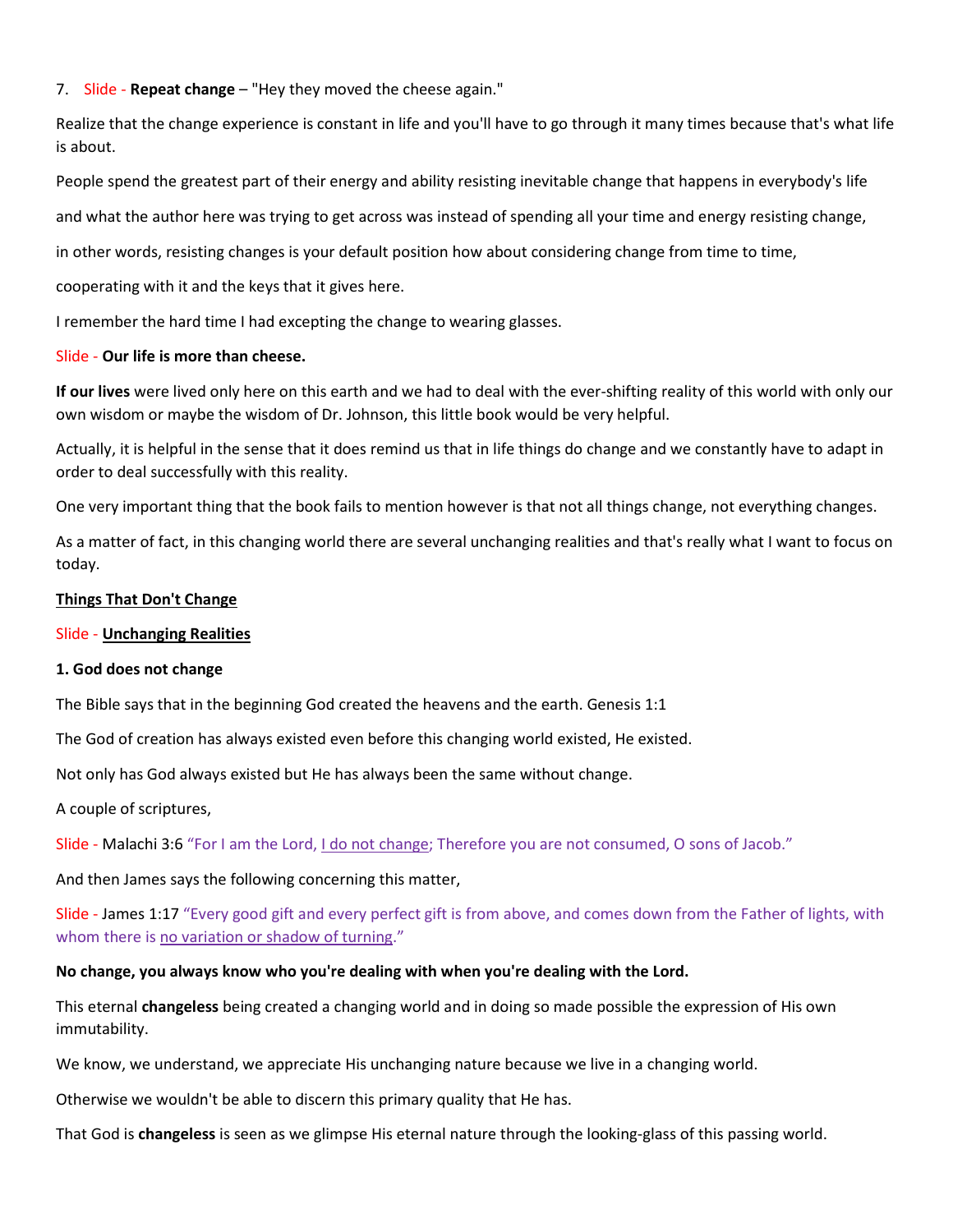## Slide - 2. Unchanging Realities - The Word of God never changes

Isaiah 40:8 The grass withers, the flower fades, But the word of our God stands forever.

This unchanging feature of God's Word is seen in various context,

Slide - for example the premise of God's Word does not change.

The story that the Word tells is relevant to every generation from creation to the consummation of the ages,

the **content** of Scriptures is the divine **context** for our lives and our history and our future,

in other words, the Word tells every generation it's essential life story without change.

People who heard the gospel in the 17th century and in the 11th century and in the 9th century and in the first century were being addressed with a timeless message that didn't change.

God's Word fit perfectly their life and circumstances whether they were Gentiles living in Thessalonica or Jews living in Jerusalem and 21 centuries later Americans living in Floral City.

God's Word never changes and it has the ability to explain man's condition in every context in any time until the end of the world.

Another unchanging feature of God's Word is the fact that the

Slide - Power of God's Word doesn't change either.

The Word never loses its power to establish moral norms.

We read epistles for example that teaches how we should conduct ourselves in the church and as Christians and what is the right way to act and what is the wrong way to act and so on and so forth we're reading that today it has the power to form our character and to direct our lives,

and yet people a thousand years ago were reading the exact same words that had exactly the same powerful effect on their lives.

What book? what notes? what author can claim the same other than the Lord who has given us His word?

The words of men come and go, the words of men rise and fall, in their ability to move people and to move nations;

How many people remember Mao Zedong? the leader of the revolution in China brought the communist ideology to China, and how many people remember Mao Zedong's little red book?

Every citizen had to have a little red book it was actually a little red book and what it included were the sayings of Mao, how one should conduct themselves what life was about so everybody had that book notice I said how many people have heard of Mao Zedong, not everybody raised their hand, then I asked how many people have heard of Mao Zedong's little red book and even less people raised their hand.

And Mao, it wasn't like he was alive five hundred years ago I was just in the twentieth century and yet many have forgotten his name and don't know who he is look much less the little red book.

Where is he today? he's gone and where is his little red book? it's a souvenir it doesn't guide anybody's life anymore.

But God's Word has never lost a fraction of its power to do what it claims to do and that is to regenerate man's everlasting soul.

So, the Word has not changed in its premise it hasn't changed in its power and neither has it changed its everlasting promise.

# Slide - The promise of God's Word never changes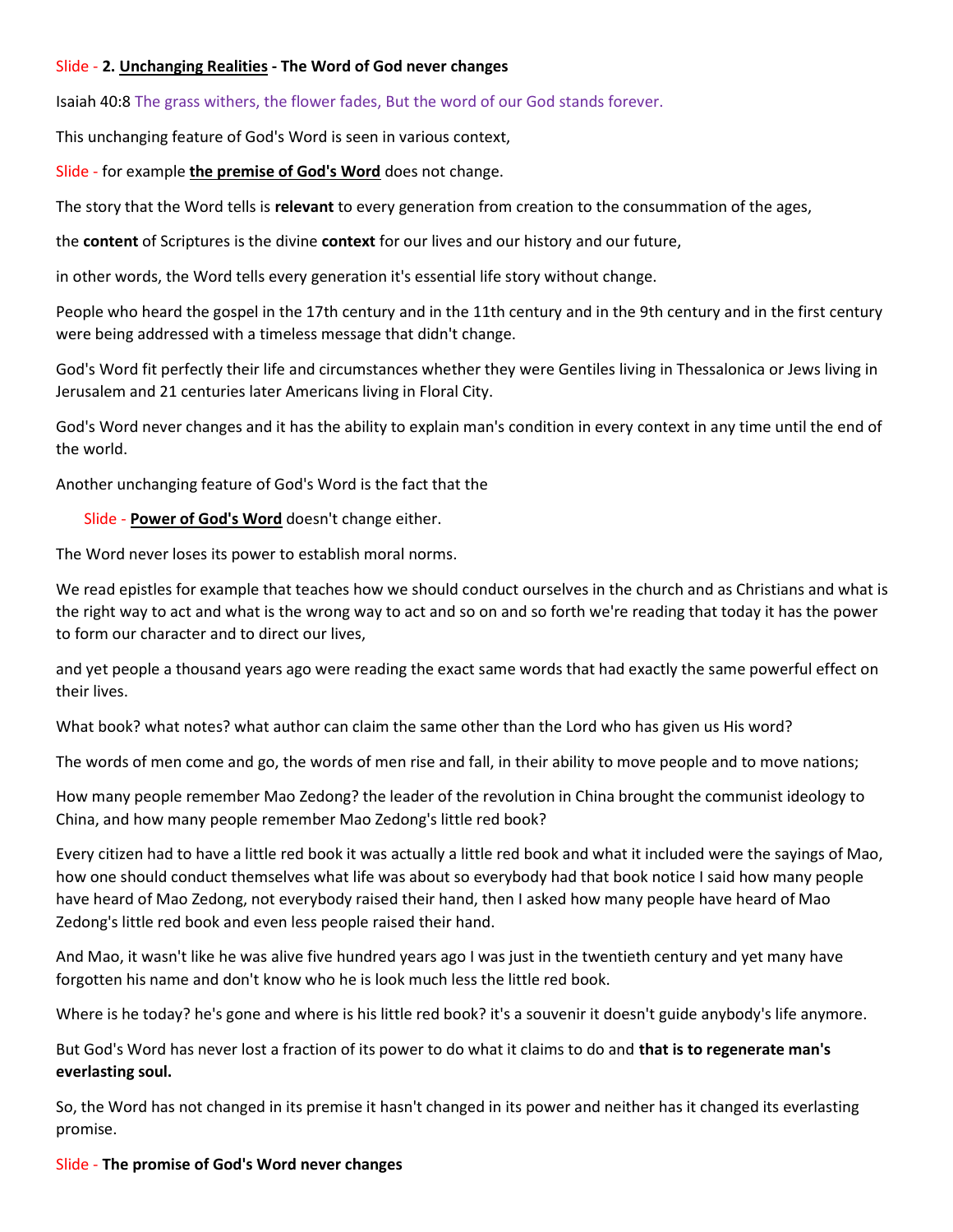Adam and Eve believed the promise contained in God's Word to them and they lived to hope beyond mankind's greatest sin.

Noah believed the promise contained in God's Word and survived the global flood.

Abraham believed the promise contained in God's Word and had a son at the age of 100.

The Jews believed and they eventually lived in the land of milk and honey.

The Apostles believed and saw a risen Lord.

Today those who believe and receives unconditional forgiveness and the indwelling of God's Spirit.

The Word does not change in its promise that those who believe it will receive the blessings that it offers,

So, God's Word is unchanging in its premise, its power and its promise;

people change, society changes ideas change but God's Word never changes,

isn't that wonderful to note to understand to grasp when you're reading God's Word, you're reading something that just will not change.

The beauty of that is that when you learn something in God's Word when you receive it and believe it what you have just learned will not change.

Things changed because it was a man-made thing made that up and human beings changed it.

There is an expression "we used to think but now we know" or "we used to know but now we think"

Isn't it wonderful when you read just the Bible and believe what's in the Bible what you have learned as true remains true today tomorrow forever?

How do you think the Apostles and the early martyrs were able to go to their deaths unwilling to change what they believed and confessed in order to save their own lives?

Can't we understand the motivation that they had, go ahead beat me kill me, how can I deny what I know is true, and you killing me is not going to make it untrue that's the power of God's Word, to give us power.

#### Slide – 3. Unchanging Realities Jesus Christ doesn't change

Hebrews 13:8

You read books that were written 300 years ago about Jesus, devotional literature written about Jesus hundreds of years ago

and you can relate immediately to what he said he's talking about somebody that you know,

you're reading it and you're saying that's exactly how Jesus is,

I understand that about Jesus I've also discovered that about Him,

wait a minute you're 300 years apart talking about the same person.

How does that work? Jesus doesn't change.

In speaking of His timelessness and the timeless nature that He has the Hebrew writer says of the Lord Jesus Christ the same yesterday and today and forever, not only is Christ unchanging He is also eternal and omnipresent, for this reason:

Slide - He was the reason and force for creation – Colossians 1:16

He was with the Jews to sustain them in the desert – I Corinthians 10:4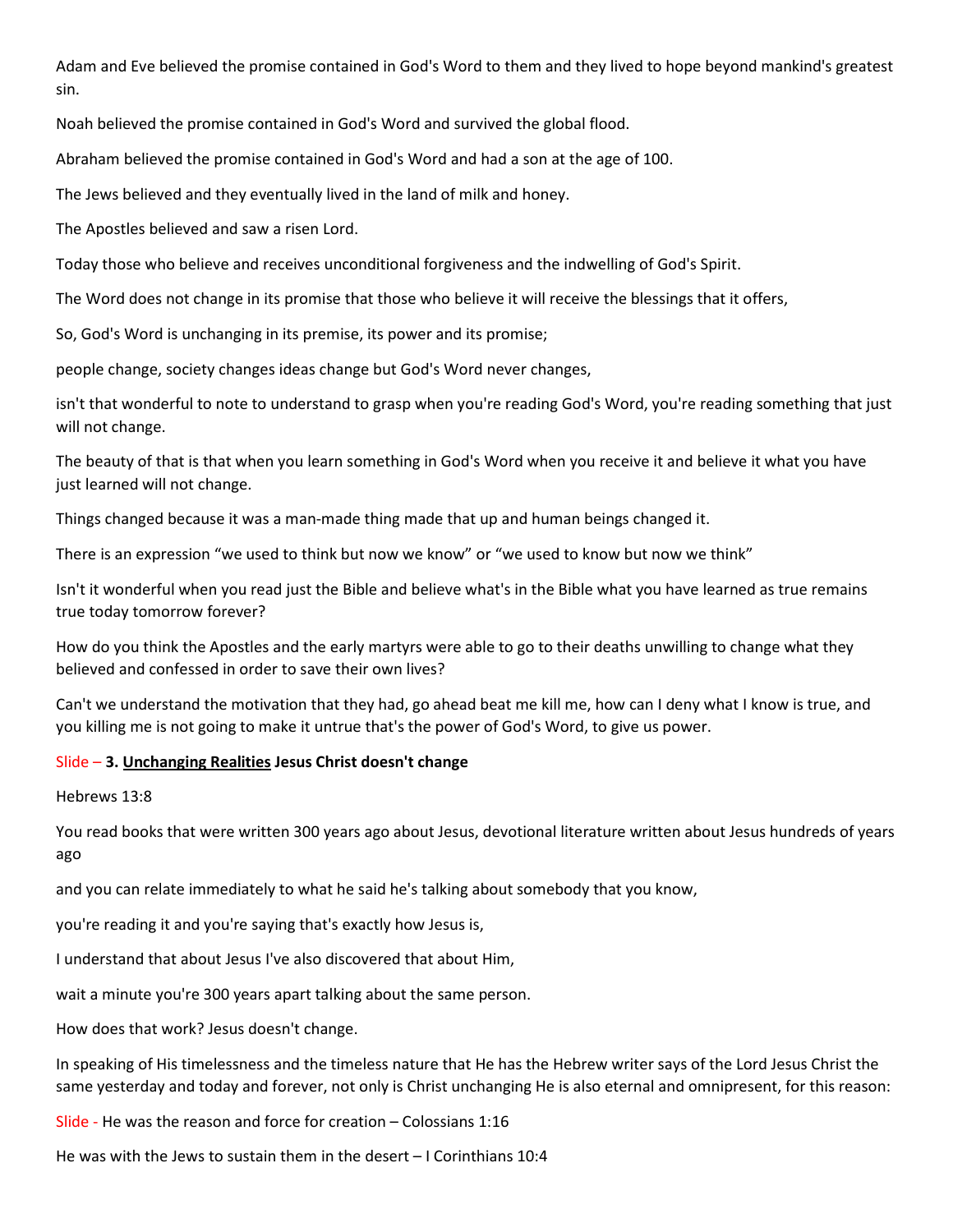#### He died on the cross – John 19

He appeared to the Apostles after His resurrection – Acts 1:3-4

He is with all Christians through the Holy Spirit – Acts 2:38

He will be with all Christians and judge sinners and disbelievers at the end of the world – Matthew 25

He will rule at the right hand of God for all eternity – Matthew 19:28

How can one person **do** all these things? How can one person be at all these things?

How can the same person exist in all of these different dimensions in the past physical world and in the future spiritual?

How can the same person do that?

He is unchanging, why?

Because He is eternal that's why. And so Jesus does not change in person or in position or in power.

#### Slide - We have the world we live changing but God's kingdom is unchanging.

When we say that He's the anchor of our souls, He's always at the same place isn't He?

I encourage you to listen to the voice inside your head or your heart that speaks to you and I encourage you always ask yourself who's talking to you?

If the one inside is criticizing you and telling you that you're unworthy and no good ask yourself is that Jesus talking to you?

If the voice inside says come you who are burdened and heavy-laden come, I will give you rest,

that's not the devil talking and Jesus speaks to all of us in the same way.

Why? Because the same Lord that speaks to me through His word and through His Spirit speaks to you

His wisdom has given us concrete word in our language so we can make sure that it is He who is talking to us through His word.

He's easy to find, He's easy to recognize in every generation in every situation because He is always the same.

So, in our lives as citizens of this world the cheese does get moved and we **do** have to accommodate ourselves to neverending change until we die

But in our lives as citizens of the kingdom of God however we can take comfort in the fact that there is a constant a permanence a stable set of realities

because the source of our happiness and peace is always the same, nobody is going to move it and here's why we can have confidence in what I call our immovable cheese that's where the title comes from.

## Slide - We have confidence because as I mentioned God never changes,

the God of the Old Testament is the same God of the New Testament is the same God of the 21st century.

Now that cuts both ways,

you know that God you read in the Old Testament who says if you disobey me the earth will swallow you up and you will die,

that's the same God that we are praying to,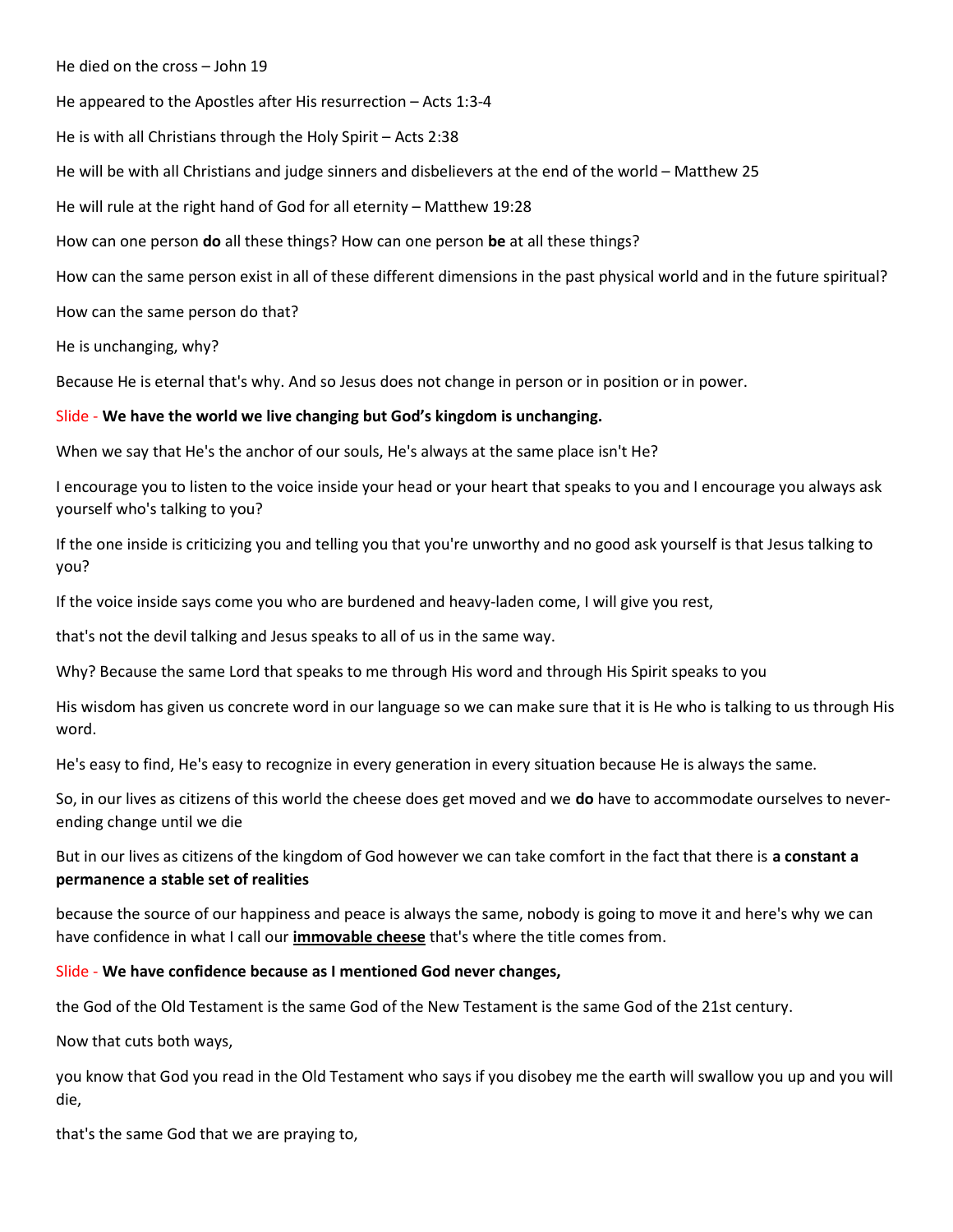the God that is offended because someone offers worship to him in an improper manner and they die instantly that's the same God that we have today.

The God who spoke to His people with fire and noise and the earth trembling,

that's the same God that we pray to today

it's not like God mellowed out in the 21th century to let things slide,

No, He's a holy God, remember the Hebrews were afraid to even go forward they said to Moses you talk to Him don't let Him come near us yeah that God that's our God.

Yes, we can depend on Him and yes, He never changes but let's make sure we understand exactly who He is,

a holy God demanding that we be a holy people, in our speech, in our conduct and in our attention.

# We have confidence because God's Word never change.

The story it tells remains the same, the power it has never waivers, the promises it makes are ever sure we can depend on it

but we also have to remember to learn it, preach it as it is and make sure that we pass it on to the next generation complete without changing without eliminating or adding that's our responsibility.

And of course, God's Christ never changes, He is and will forever be the Son of God and Savior of our souls we can depend on the Lord the same Lord that the martyrs in the first century gave up their lives in order to confess

we need to be ready to give up our lives in the same way.

He is worthy for us to give up our lives in order to maintain our good confession of faith.

We haven't been asked to do this in a dramatic way of course but we could we could.

And so after hearing about these two realities the two realities being one: things in this world change constantly and two: things in the kingdom of God always remain the same.

After reviewing these two realities what conclusions should we come to what should these things mean for us?

Slide - Well knowing these two things means that first of all we must learn to separate these two,

you see just because your world changes from time to time doesn't mean that God is changing or His power has diminished or His promises are no longer available, don't confuse the changing world with the unchanging God.

Some people think that because their lives have changed for the worse that God has somehow lost His power or backed out His promises,

they don't realize that a change in life especially a difficult one is usually a call for us to sustain an unchanging faith.

How else does God tests our faith? With gifts with presents with good times?

No He examines our faith through difficult changes, a change of health, a change of economic level, a change of ability a change in family.

Through our changes God is whispering to us do you still believe that I'm here

do you still believe that I am with you

do you still believe that I can deliver you?

As a matter of fact, turmoil caused by change is best dealt with an unshakable faith that is steady and unmovable.